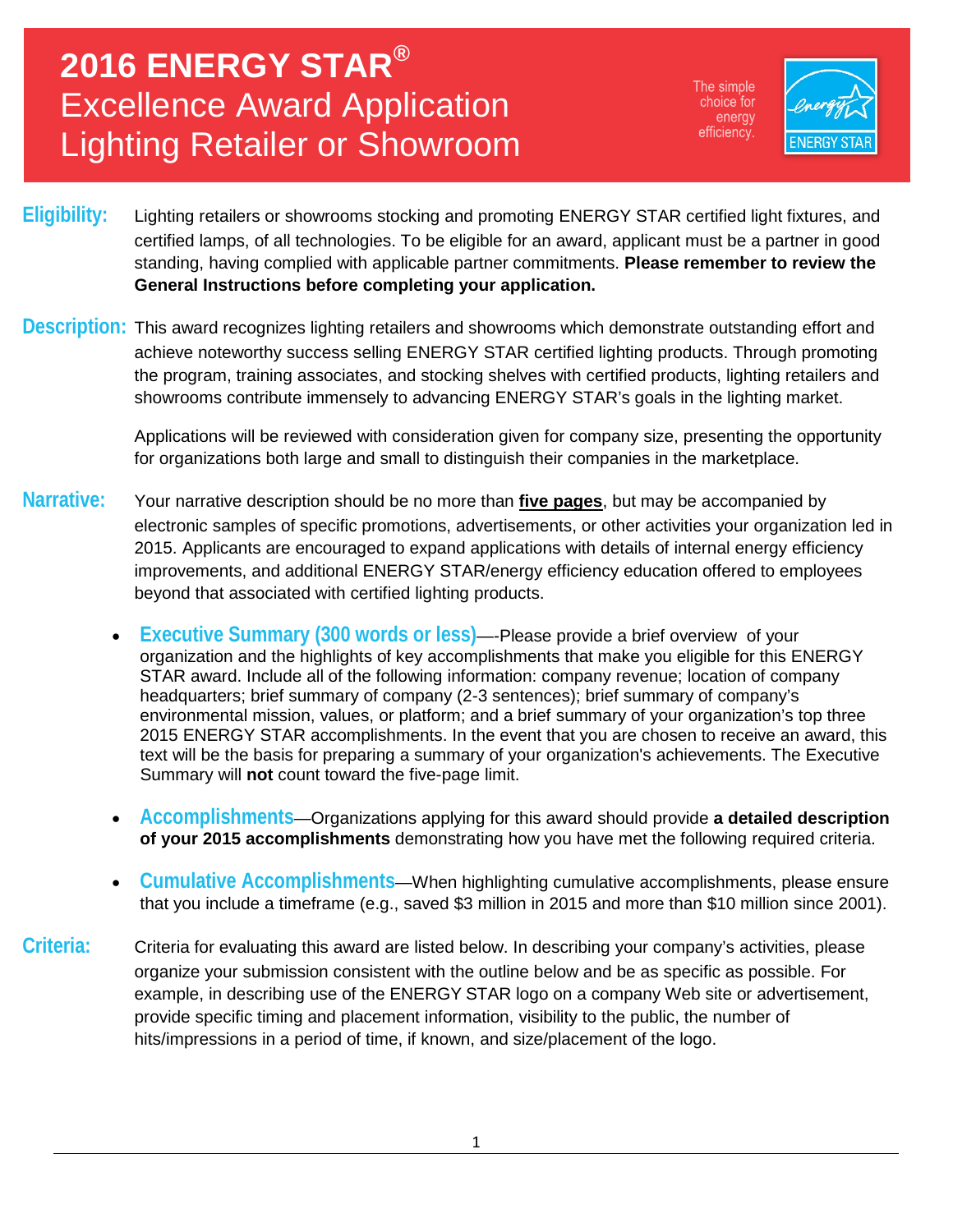# **2016 ENERGY STAR®** Excellence Award Application Lighting Retailer or Showroom

The simple choice for energy efficiency.



### **Award Evaluation Criteria**

## **Product Selection**

- Demonstrate setting and meeting goals/targets for increasing stock of ENERGY STAR certified lighting products (e.g. increases in number of SKUs or percentage of SKUs).
- Describe all efforts to work with vendors to increase stock of ENERGY STAR certified lighting products.
- Report progress in meeting these goals/targets (e.g. increases in number of SKUs or percentage of SKUs).

### **Sales Associate Training**

- Demonstrate the integration of ENERGY STAR into training strategy and in all existing training vehicles.
- If applicable include information on how your organization worked with vendors or utility/state/regional partners to increase ENERGY STAR sales associate training.
- Report progress in implementing training plan and achieving goals.
- Please list all training efforts and include electronic examples (as available) of all training materials that include ENERGY STAR, e.g. publications, web-based, and in-person. For **all** materials used, please include the following information, where applicable:
	- $\triangleright$  Materials used
	- $\triangleright$  Scope (# stores, if more than one)
	- $\triangleright$  Co-sponsors (utility or manufacturer programs)
	- $\triangleright$  Number of employees reached

### **In-Store Marketing**

- Please list all in-store ENERGY STAR marketing efforts, e.g. displays, signage, and consumer educational events, and include electronic examples of in-store marketing materials (as available). For **each** effort, please include the following information, where applicable:
	- $\triangleright$  Materials used
	- $\triangleright$  Scope (# stores, if more than one)
	- $\triangleright$  Permanent or temporary (if temporary, dates)
	- Co-sponsors (utility or manufacturer programs)
	- $\triangleright$  Impressions (e.g. store traffic)

### **Ex-Store Marketing**

- Please list and include electronic examples (as available) of all ex-store ENERGY STAR marketing efforts, e.g. advertising (broadcast, print, direct mail) and web promotions. For **each** effort, please include the following information, where applicable:
	- $\triangleright$  Distribution/markets
	- $\triangleright$  Duration
	- $\triangleright$  Co-sponsors (utility or manufacturer programs)
	- $\triangleright$  Impressions/circulation